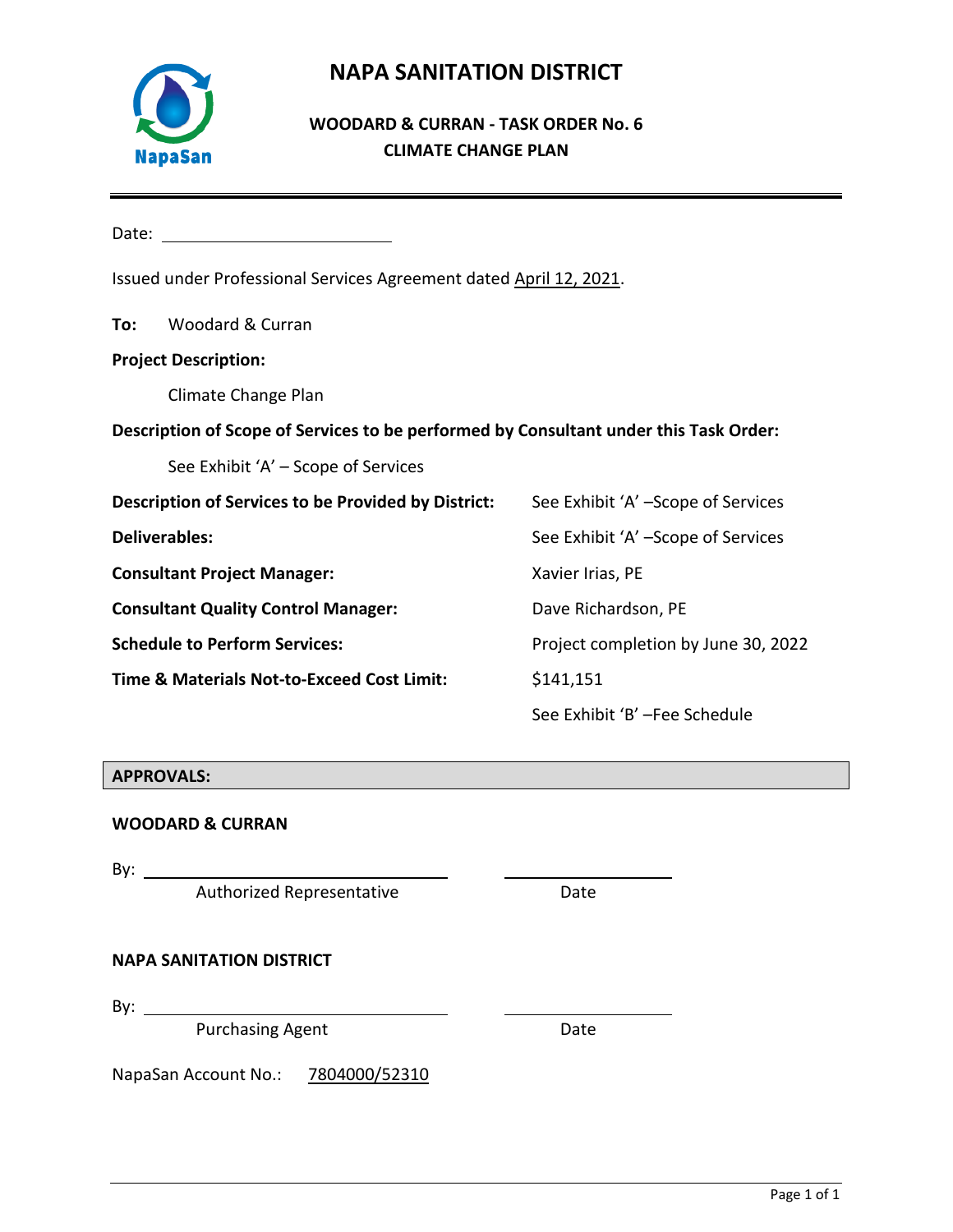Exhibit 'A'

Napa Sanitation District Climate Change Plan

# Scope of Work *August 2021*

Recognizing the increasing impacts of climate change, Napa Sanitation District (NapaSan) is embarking on a process to develop a climate change plan. The purpose of this plan is to help NapaSan identify the risks that climate change poses to its system and operations, and offer specific measures to reduce or eliminate the impacts of those risks.

This scope outlines the activities that will be undertaken as Phase 2 of the project. Phase 1 was completed in July 2021 for the purpose of identifying activities to be performed in Phase 2.

## **TASK 1: PROJECT COORDINATION**

Under this task, Woodard & Curran will manage all aspects of project work, including tracking and managing project budget and schedule. Woodard & Curran's project manager will be responsible for providing overall project management and maintaining effective communication with NapaSan's project manager. To support this, this task includes bi-weekly 30-minute check-ins with NapaSan staff and Woodard & Curran's project manager and deputy project manager.

This task also includes preparing monthly invoices and progress reports that will summarize the work performed during the month, work to be completed in the next month, and statements of schedule and budget status. This task also includes implementation of Woodard & Curran's Quality Assurance program on project deliverables, including a Technical Advisory Team meeting with Woodard & Curran senior staff.

Also included in this task is the preparation for and attendance at up to three Board meetings. Woodard & Curran will prepare meeting materials, which may include an agenda and PowerPoint, to support Board dialogue at the meetings. Woodard & Curran will conduct follow-up from the meetings as necessary.

#### *Assumptions:*

- Kickoff meeting will be held virtually.
- Effort for technical workshops and quality control of deliverables are included under the appropriate task rather than within the Task 1 scope.
- Bi-weekly coordination meetings will occur over the phone or online meeting platform such as Zoom or MS Teams and last no longer than 30 minutes.
- Board meetings will be held in person.

#### *Electronic Deliverables:*

- 1. Kickoff meeting, materials, meeting minutes, and follow-up
- 2. Bi-weekly coordination calls and follow-up
- 3. Monthly invoices and progress reports
- 4. PowerPoint for up to three Board meetings.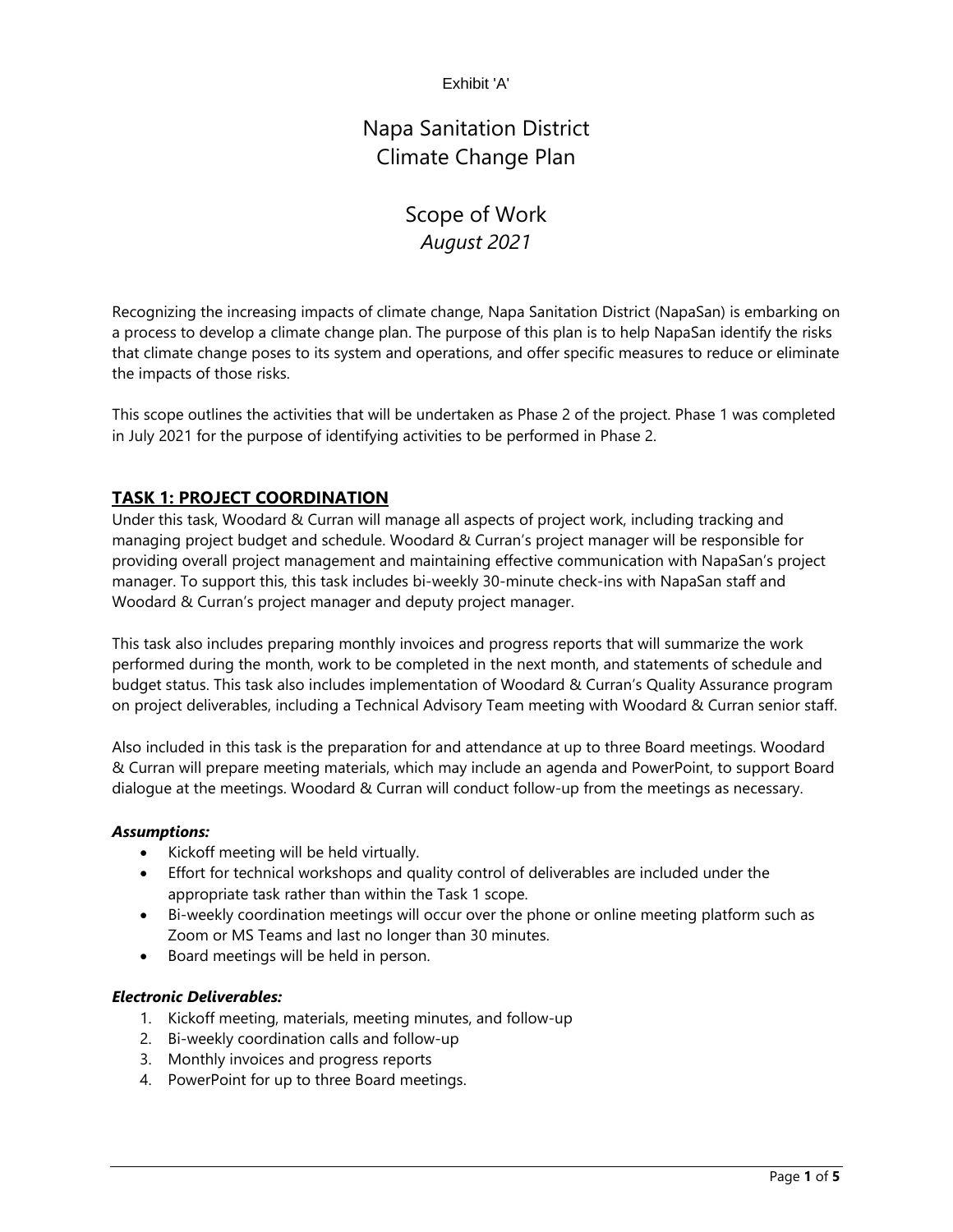## **TASK 2: BACKGROUND REVIEW & DATA GAPS**

This task includes review of background information, previous technical studies, risk assessment information, and reports either provided by NapaSan or that are deemed by Woodard & Curran as having elements that would assist in the preparation of the Climate Change Plan. Once relevant materials are reviewed, Woodard & Curran will meet with NapaSan staff to verify which climate hazards that will be studied in Task 3.1 and begin outlining risk criteria.

#### *Assumptions:*

- Woodard & Curran will hold one in-person interview with staff.
- NapaSan staff provides GIS data of existing facilities, with elevation information.
- NapaSan staff provides previous studies relevant to this effort and draft available information being produced as part of the Treatment Plant Master Plan.

#### *Electronic Deliverables:*

1. Agenda and meeting summary for staff interview.

## **TASK 3: DEVELOP ADAPTATION STRATEGY**

Under this task, Woodard & Curran will develop NapaSan's climate change adaptation strategy. This includes conducting a risk assessment to understand five of the major climate risks facing NapaSan: sea level rise/coastal flooding, groundwater rise, changing precipitation patterns, increasing ambient temperatures, and Power Safety Power Shutoffs. Woodard & Curran will define the potential impacts of these risks to NapaSan's treatment plant, lift stations, recycled water system, and collection system. Once the potential impacts are identified, Woodard & Curran will identify actions to adapt to these risks, and develop relative costs for these actions. This work will be summarized in a TM, which will be finalized as the Climate Change Plan under Task 4.

## **Task 3.1: Conduct Risk Assessment**

Under this task, Woodard & Curran will assess the climate change hazards faced by NapaSan and their likelihood. This assessment will help NapaSan understand the impacts and consequences of the climate change hazard on NapaSan's service area. This analysis will consider impacts to facility operations, facility access, and temporary and extended loss of service. Up to five climate change hazards will be evaluated, including sea level rise/coastal flooding, precipitation changes, ambient temperature changes, wildfire/Power Safety Power Shutoff (PSPS), and groundwater rise.

Data sources for this assessment may include: California's Fourth Climate Change Assessment and associated Regional Reports, Napa County's Climate Action Plan, National Oceanic and Atmospheric Administration (NOAA), Department of Water Resources (DWR), Federal Emergency Management Agency (FEMA), and United States Environmental Protection Agency (USEPA). Using data from these sources and others as needed, Woodard & Curran will compile the information relevant to the climate change hazard and its likelihood, and the consequence/magnitude of the impacts to NapaSan's treatment plant, lift stations, recycled water system, and collection system.

The risk assessment will include:

- Confirming with the staff which climate change hazards will be further studied
- Identifying the risk criteria (e.g., when the risk will happen, certainty of the risk, severity of impacts, etc.)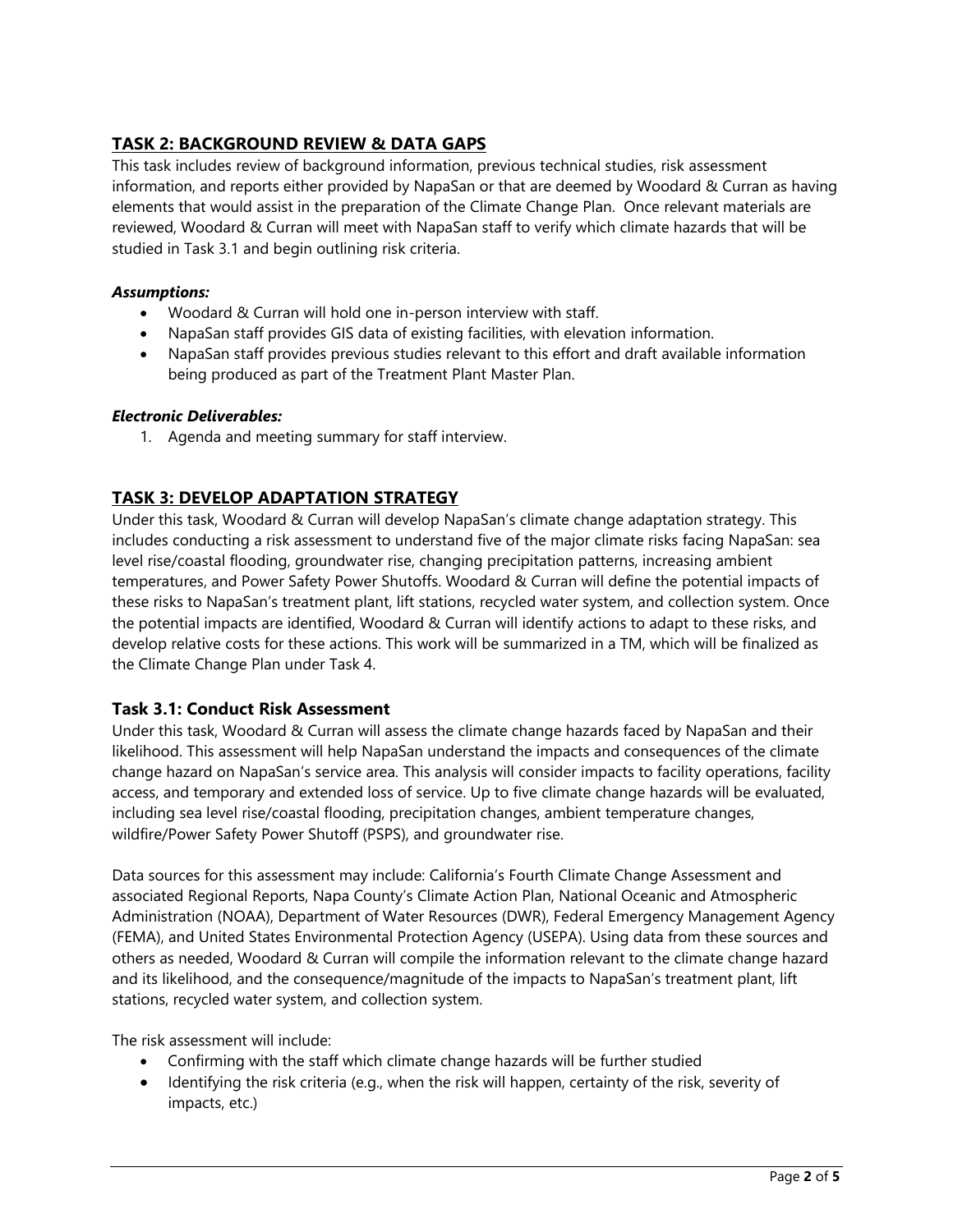- Preparing and adopting a risk rating scale
- Identifying the consequences of climate change related impacts
- Using GIS to spatially depict, as applicable, the location of the climate change related impacts and the infrastructure located in the impact area

Woodard & Curran will summarize the findings in a color-coded matrix that identifies each hazard and its risk to NapaSan. More information on how the five hazards will be assessed follows.

Sea Level Rise/Coastal Flooding: Woodard & Curran will use existing sea level rise modeling to understand both existing and potential future sea levels. Through GIS mapping, Woodard & Curran will compare various sea level rise scenarios to the location of NapaSan's infrastructure to understand the magnitude of impact at various sea levels. Woodard & Curran will develop GIS maps identifying the extent of the sea level, the sea levels' relative location to existing NapaSan infrastructure, and the magnitude of the impact on the infrastructure.

Precipitation Changes: Woodard & Curran will use existing data to identify a range of expected changes in precipitation patterns for NapaSan's service area. This information will be used to determine the potential impacts on NapaSan's operations, including access to critical infrastructure.

Ambient Temperature: Woodard & Curran will use existing data to identify a range of temperature increases most likely to occur in NapaSan's service area. This information will be used to determine the potential impacts on NapaSan operations, including treatment plant processes and collections system.

Wildfire/Power Safety Power Shutoffs (PSPS): Woodard & Curran will consider both the risk of wildfire and the risk of PG&E-imposed Power Safety Power Shutoffs (PSPS) on NapaSan operations and access. Using existing fire mapping data available through CalFire, Woodard & Curran will assess the likely risk of wildfire directly affecting NapaSan. To assess PSPS, Woodard & Curran will collect information related to NapaSan's current ability to weather power outages, including PSPS.

Groundwater Rise: Woodard & Curran will use existing information and mapping being developed for Napa County's Groundwater Sustainability Plan to determine the extent to which groundwater levels are changing in NapaSan's service area, and the extent to which those changes may impact NapaSan.

## *Assumptions:*

- Systems to be covered include NapaSan's treatment plant, lift stations, recycled water system, and collection system.
- Woodard & Curran will use existing climate change information and data to assess risks to NapaSan.
- Scope is focused on climate change impacts and will not include recommendations to edit existing NapaSan planning documents.
- Riverine flood modeling is not included in this scope.

#### *Electronic Deliverables:*

- 1. GIS mapping of impact area and NapaSan infrastructure (to be included in Adaptation TM, Task 3.4)
- 2. Risk criteria and risk rating scale (to be included in Adaptation TM, Task 3.4)
- 3. Color-coded risk matrix (to be included in Adaptation TM, Task 3.4)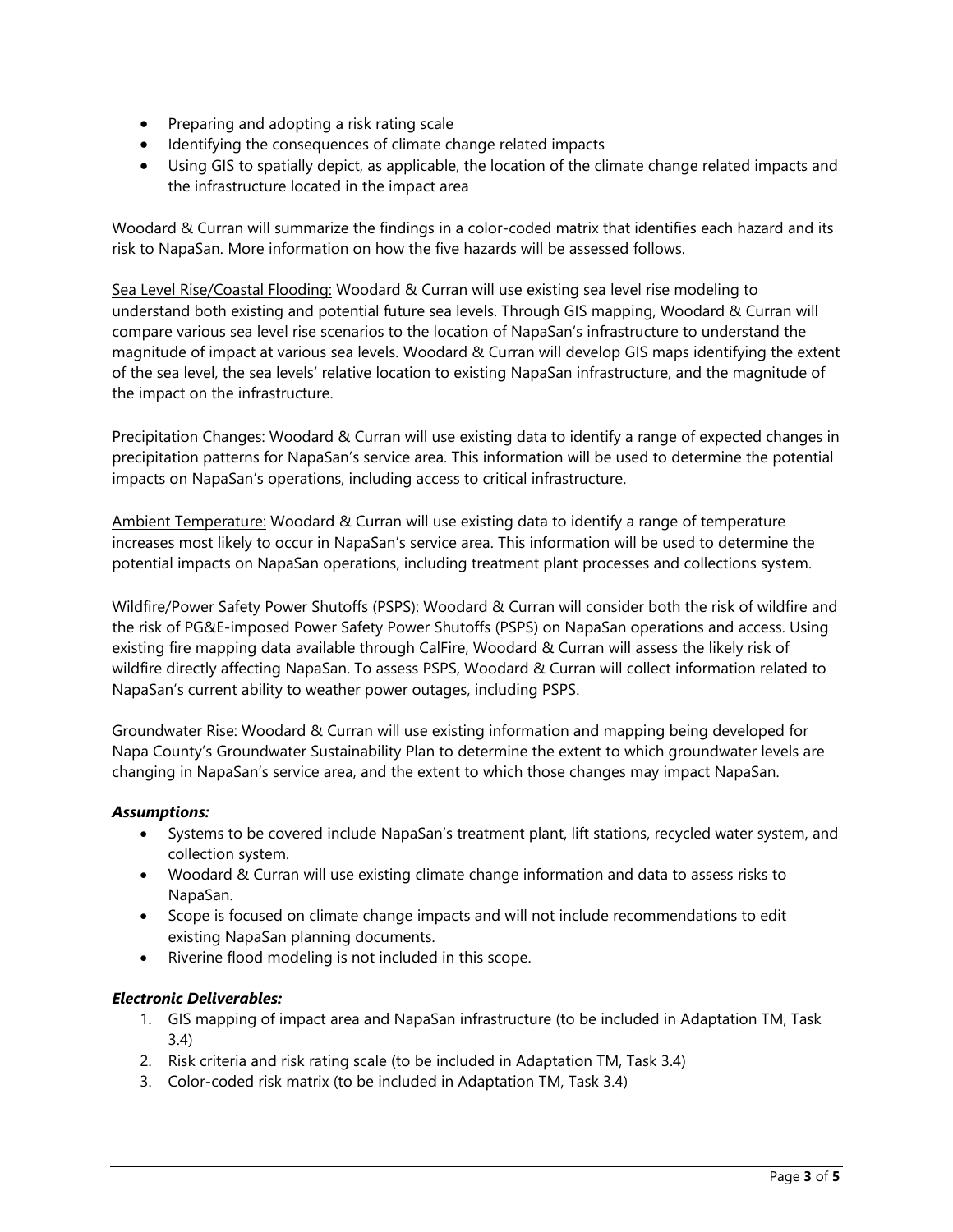## **Task 3.2: Identify Adaptation Actions**

Based on findings from Task 3.1, Woodard & Curran will prepare a list of possible actions to adapt to the risks. These actions will consider both site specific measures (related to specific assets) and more general measures (related to operations). In consultation with the NapaSan PM, Woodard & Curran will identify the measures that will move forward to Task 3.3.

#### *Assumptions:*

• List of actions carried forward to Task 3.3 numbers no more than 10.

#### *Electronic Deliverables:*

1. List of actions to adapt to the risks identified in Task 3.1 (to be included in Adaptation TM, Task 3.4)

## **Task 3.3: Develop Adaptation Action Costs**

Once the adaptation measures in Task 3.2 have been identified, Woodard & Curran will prepare relative planning costs associated with implementing those measures. Woodard & Curran will use best professional engineering judgement and existing available information to cost out the measures.

#### *Assumptions:*

• This task does not include preliminary engineering of available adaptation measures.

#### *Electronic Deliverables:*

1. High-level cost estimates for list of adaptation actions identified in Task 3.2

## **Task 3.4: Draft Adaptation TM**

Under this task, Woodard & Curran will compile the information developed in Tasks 3.1, 3.2, and 3.3 into one Adaptation Technical Memorandum. The TM will summarize the climate change hazards, the magnitude of the impacts on NapaSan, possible adaptation measures to address the impacts, and highlevel costs associated with the adaptation measures. The TM will comment on the pros and cons of each measure, considering not only cost and effectiveness but also areas of uncertainty that may impact measure implementation. This TM will serve as the basis for the Climate Change Plan, prepared in Task 4. A draft TM will be provided to NapaSan staff to review and comment. Comments from NapaSan will be addressed as part of preparing the Draft Climate Change Plan in Task 4.

#### *Assumptions:*

- Draft Adaptation TM will be provided to NapaSan for comment, and comments will be incorporated as part of the packaging of the Climate Change Plan under Task 4.
- NapaSan will provide one consolidated set of conflict-free comments on the TM.

#### *Electronic Deliverables:*

1. Draft Adaptation TM

## **TASK 4: PREPARE CLIMATE CHANGE PLAN**

Woodard & Curran will package the Adaptation TM prepared under Task 3.4 into NapaSan's Climate Change Plan. This work will include addressing the comments and edits from NapaSan on the Adaptation TM and developing introductory text for an executive summary, background and purpose, and summary of the methodology.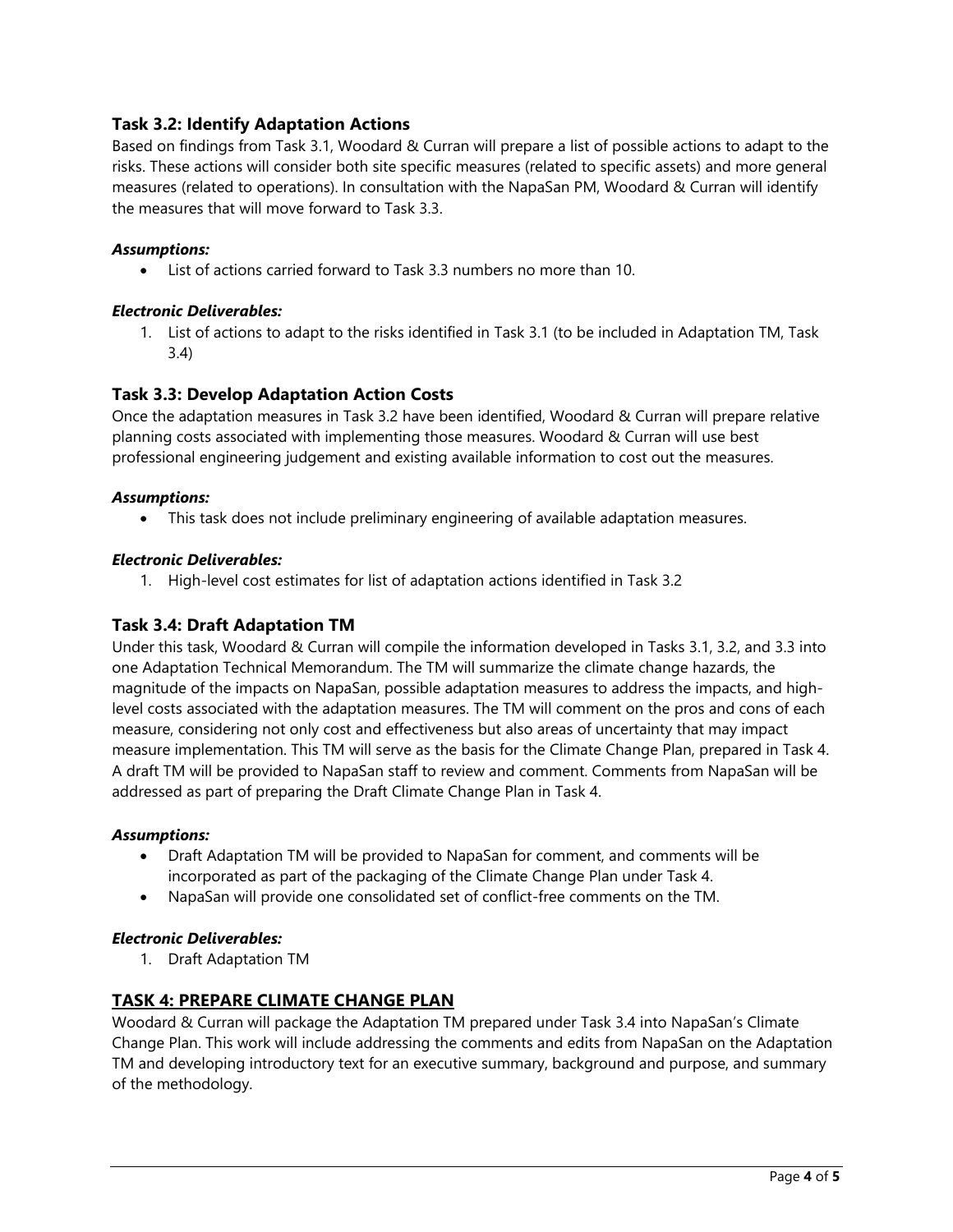The Climate Change Plan will include:

- Background and purpose of Plan
- Summary of methodology, including wastewater systems and climate change impacts
- Discussion of climate change impacts to NapaSan, including figures as appropriate
- Evaluation of adaptation measures, including relative cost

#### *Assumptions:*

- NapaSan staff comments on the Adaptation TM will be incorporated in this Task, as part of preparing the draft Climate Change Plan.
- Woodard & Curran will package the Adaptation TM into the Climate Change Plan.

## *Electronic Deliverables:*

- 1. Draft Climate Change Plan
- 2. Final Climate Change Plan